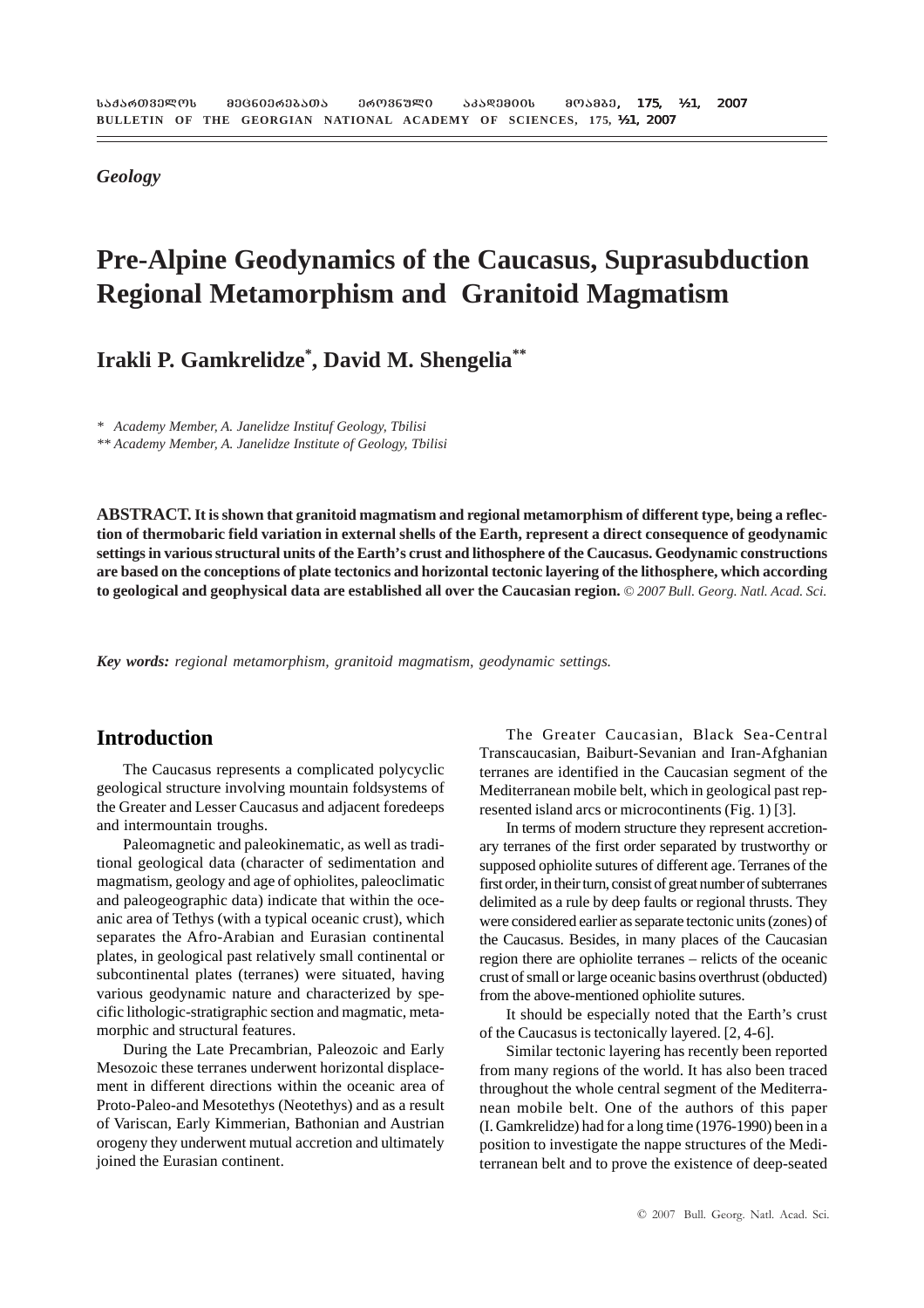

Fig.1. Tectonic zoning of the Caucasus on the basis of the terrane analysis [3] with additions.

- I. Part of Scythian platform involved in Neogene time into rising of the Greater Caucasus:  $I_1$  Forerange zone,  $I_2$  Bechasyn zone, I3 – zone of North Caucasian monocline; Accretionary terranes of the first order and subterranes: II - Greater Caucasian terrane; III - Black Sea-Central Transcaucasian terrane. Subterranes: III, - Chkhalta-Laila, III<sub>2</sub> - Kazbegi-Tphan, III<sub>2</sub> - Mestia-Dibrar, III<sub>4</sub> - Novorosiisk-Lazarevskoe, III<sub>5</sub> - Gagra-Java, III<sub>6</sub> - Dzirula, III<sub>7</sub> - Adjara-Trialeti, III<sub>8</sub> - Artvin-Bolnisi, III<sub>9</sub> - Middle and lower Kura; IV - Baiburt-Sevanian terrane. Subterranes: IV<sub>1</sub> - Somkhito-Karabakh, IV<sub>2</sub> - Sevan-Akera, IV<sub>3</sub> - Kafan, IV<sub>4</sub> -Talysh; V - Iran-Afghanian terrane. Subterranes: V<sub>1</sub> - Miskhan-Zangezur, V<sub>2</sub>-Erevan-Ordubad, V<sub>3</sub> - Araks.
- 1-4 ophiolite sutures, marking the location of small and large oceanic basins: 1 of Early? Middle Paleozoic age, 2 of Late Precambrian - Paleozoic age, 3 – of Late Precambrian-Early Mesozoic age, 4 – Mesozoic age; 5 - ophiolite terranes (obduction sheets):  $5_a$  – Late Precambrian age,  $5_b$  - Paleozoic age,  $5_c$  - Mesozoic age; 6 - borders of subterranes (deep faults or regional thrusts);  $\overline{7}$  - detached cover nappes;  $\overline{8}$  - exposures of pre-Alpine crystalline basement.

Lettered separate exposures: Kb – Kuban, Mk – Malka, Bl – Blib, P - Pass subzone of the Main range zone of the Greater Caucasus, E - Elbrus subzone of the Main range zone, E(D) - Dariali exposure of the Elbrus subzone, Dz – Dzirula, Khr – Khrami, Lk – Loki, Akh – Akhum, Ar – Asrikchai, Ts – Tsakhkunyats.

Letters in circles - Ophiolite terranes (obduction sheets): - Fr – Forerange zone, K - Klich, D - Dzirula, SA - Sevan-Akera, V - Vedi.

nappes in the basement of the Alps, Western and Central East Carpathians, northern Apusenides, Bohemian massif, Rhodopian crystallinicum, Pannonian basin, Transcaucasian massif and crystalline core of the Greater Caucasus [1, 2].

At the same time, this layering was not given due regard in the solution of some geological problems, including petrogenetic modelling, in particular, that of the genesis of Caucasian metamorphites and granitoids.

Just in such an aspect, on the basis of plate tectonic theory and the conception of tectonic layering of the lithosphere, regional metamorphism and granite formation processes are considered in the paper. Suitable natural laboratory, accessible in the Caucasus, provides a basis for the investigation of likely problems.

### **Paleotectonic Reconstructions and Geodynamic Settings of Metamorphic and Granitoid Complexes Formation**

Magmatism and metamorphism of different type, being a reflection of thermobaric field variation in the external shells of the Earth, represent direct consequence of geodynamic settings in various structural units of the Earth's crust and lithosphere. A model revealing tectonic settings of realization of magmatism and metamorphism and their connection with other endogenic processes participating in the formation of the Earth's crust can be constructed exactly on the geodynamic basis [5].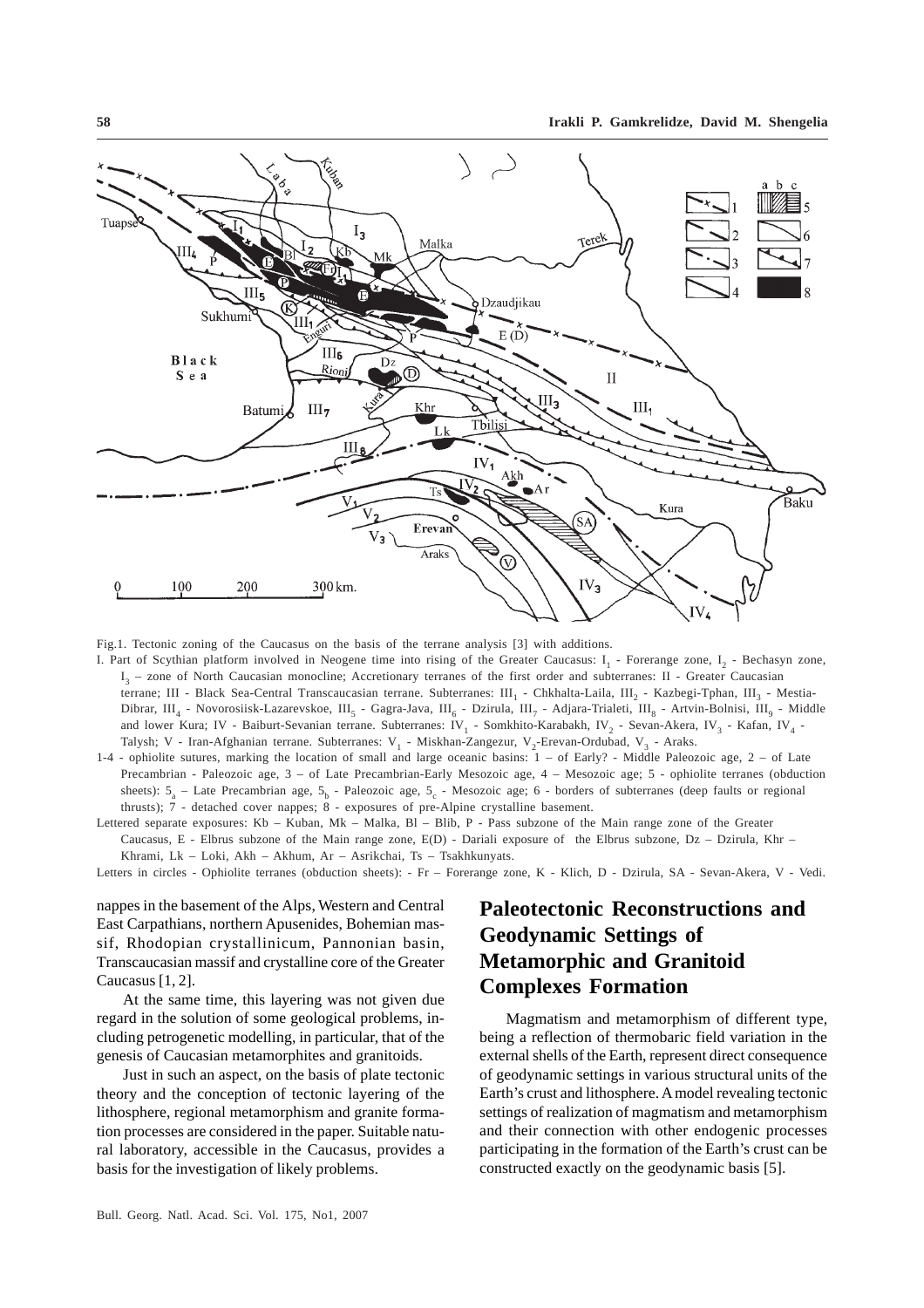

Fig.2. Early Ordovician reconstruction after G. Stampfli and G. Borel (2002). Broken line – place of the opening of the future Paleotethys.

The most important for reconstruction of geodynamic settings is to establish the nature and location of paleooceanic basins. The existence of oceanic realm in the area of the Mediterranian belt in Neoproterozoic is shown by a number of various global reconstructions. The birth of the Prototethys at that time is also confirmed by the existence of ophiolites of Late Precambrian age not only in its southern periphery (the Anti-Atlas, the Arabian-Nubian shield, the Loki, Murguz and Tsakhkunyats massifs), but also in the northern periphery of the belt (the Alps, Bohemian and Dzirula massifs).

The newest plate tectonic reconstructions are made at the global scale [8], as well as for Variscan-Alpine orogeny [7].

For global plate tectonic reconstructions [8] integrated data on dynamic plate boundaries, ocean spreading rates, restored synthetic oceanic isochrones and major tectonic and magmatic events were used [8]. According to these reconstructions (Fig. 2 - 5) at the beginning of Ordovician (∼ 490 Ma. ago), the Prototethys was located in the West between Baltica and Gondwana land and in the East between Gondwana and the so-called Serindia terrane. Later, in Silurian time, on the periphery of the Gondwana land, detachment of the Han superterrane and generation of a narrow rift zone of the Paleotethys ocean took place. Paleotethys location coincides with our supposition about its location in the Caucasian region. In particular, southern terranes of the Caucasian segment of the Mediterranian belt (Iran-Afghanian and Baiburt-Sevanian) are located on the northern periphery of the Gondwana land, but northern ones (Black Sea-Central Transcaucasian and Greater Caucasian) are located in the southern periphery of Laurussia (see Fig. 3 and 4).

This ocean reached the maximum width at the end of Carboniferous (see Fig. 3) and began shortening in Permian (∼280-250 Ma. ago) (see Fig. 4) At the rear of the Paleotethys, in the northern periphery of the Gondwana land, Cimmerian superterrane detachment resulted in the generation of the main axis of Neotethys. The Lesser Caucasian bay of this ocean arose later within the Eurasian continent (see Fig. 4), which also completely corresponds to our conception.

Geological information and paleomagnetic data referring to separate regions are not completely applied in these global reconstructions. This has been indicated by the following in the Caucasian region: disregarding the existence of some exposures of Late Precambrian - Paleozoic ophiolites and paleomagnetic data indicated seemingly inheriting the development of the Paleotethys from Prototethys and preserving the relict oceanic basin up to the Middle Jurassic. For this reason the opening line of the future Paleotethys is unnaturally drawn on the northernmost edge of Gondwana (see Fig. 2 and 3). Therefore, in making the palinspastic sections of the Caucasus from the above-mentioned global paleoreconstructions we have used the following data: approximate size of oceans at separate stages of their development, location of big continental masses in the space and absorption age of middle oceanic ridge of the Paleotethys in the subduction zone. Principal attention was paid to specific geological (nature of magmatism, peculiarities of lithologic-stratigraphical section, geology and age of ophiolites), as well as to available paleomagnetic data for the Caucasian region.

The location of the suture line of the Paleotethys Ocean in the Caucasus has been debated for a long time. According to I. Gamkrelidze [1], this line sits between the Black Sea-Central Transcaucasian and Baiburt-Sevanian terranes, i.e. along the northern periphery of the contemporary Somkhit-Karabakh subterrane (see Fig. 2). This is proved by geological and paleomagnetic data, which correspond to criteria of paleomagnetic reliability.

The paleomagnetic data obtained for Carboniferous volcanites of the Dzirula and Khrami massifs with paleolatitude  $-12^{0}$ -13<sup>0</sup> n.l. is close to the paleolatitude of the southern periphery of the Eastern-European continent in the Late Paleozoic  $(8-9)$ <sup>0</sup> n.l.), whereas the paleolatitude of rocks of the same age from Daralagez (South Armenia) and Elburs is 22<sup>0</sup> s.l. [9]. Hence, there is quite a large gap taken up by the ocean. This gap, inherited from the Paleozoic, is also preserved here in Triassic and Early-Middle Jurassic. In particular, on the one hand, paleolatitudes of Early-Middle Jurassic rocks of the Loki massif region of the Somkhit-Karabakh zone are 22<sup>0</sup> n.l., and on the other hand, paleolatitudes of rocks of the same age of the Dzirula massif are  $27-29^{\circ}$  n.l. [9]. This fact shows that these two regions in Early-Middle Jurassic were separated from each other by  $6-7^{\circ}$  (see Fig. 6). At the same time these two regions, according to their geological structure, have very different geological history in Paleozoic and Mesozoic. In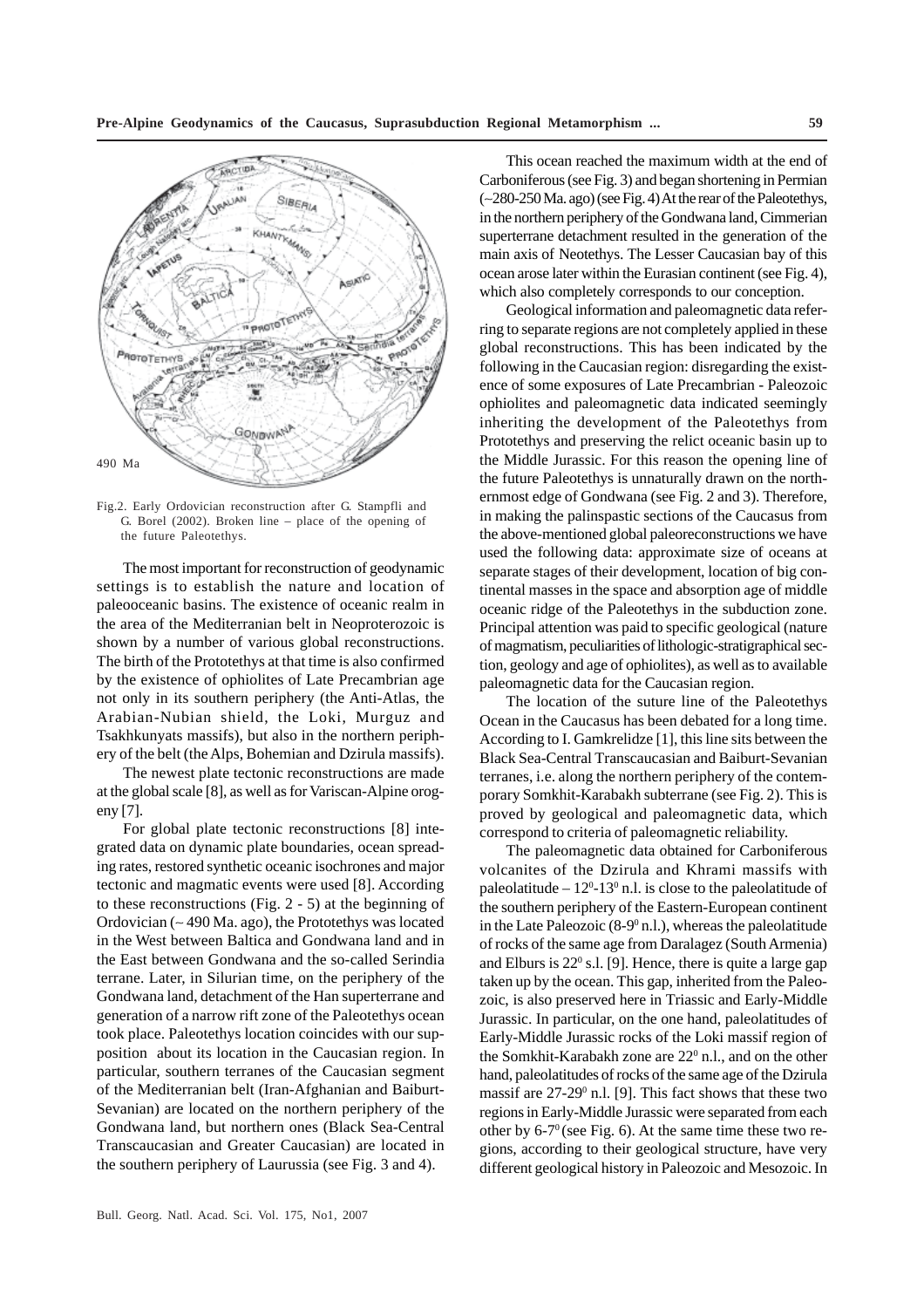



Location of southern terranes of the central segment of the Mediterranean belt (Baiburt-Sevanian, Iran-Afghanian). Location of northern terranes of the same segment (Black Sea-Central Transcaucasian, Greater Caucasian).

Fig.3. Plate tectonic reconstruction after G. Stampfli and G. Borel (2002) with additions.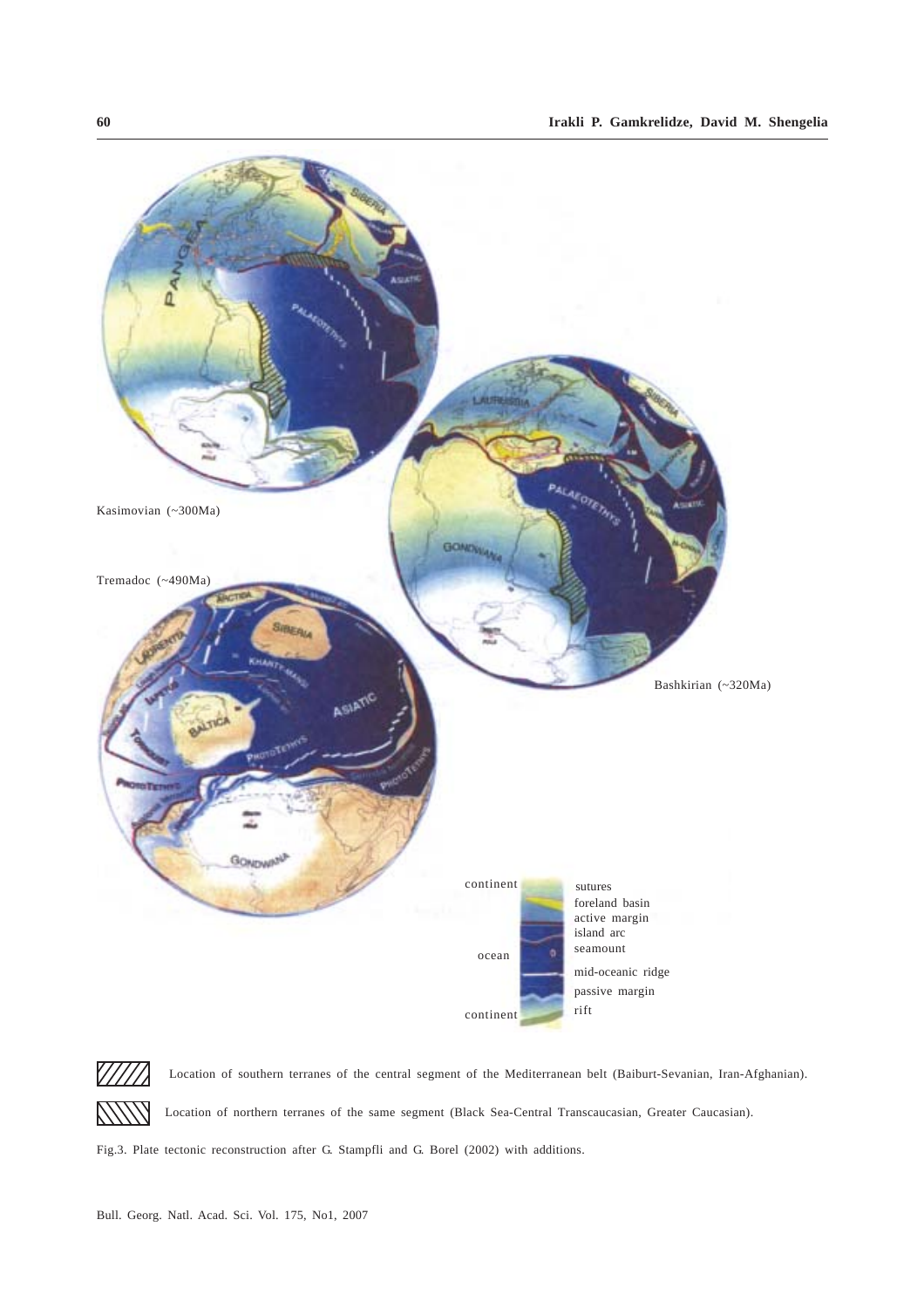

Permian-Triassic boundary (250Ma) Late Wordian (~260Ma)

Sakmarian (~280Ma)



Oxfordian (M25)



Fig. 4. Conventional signs see in Fig 3.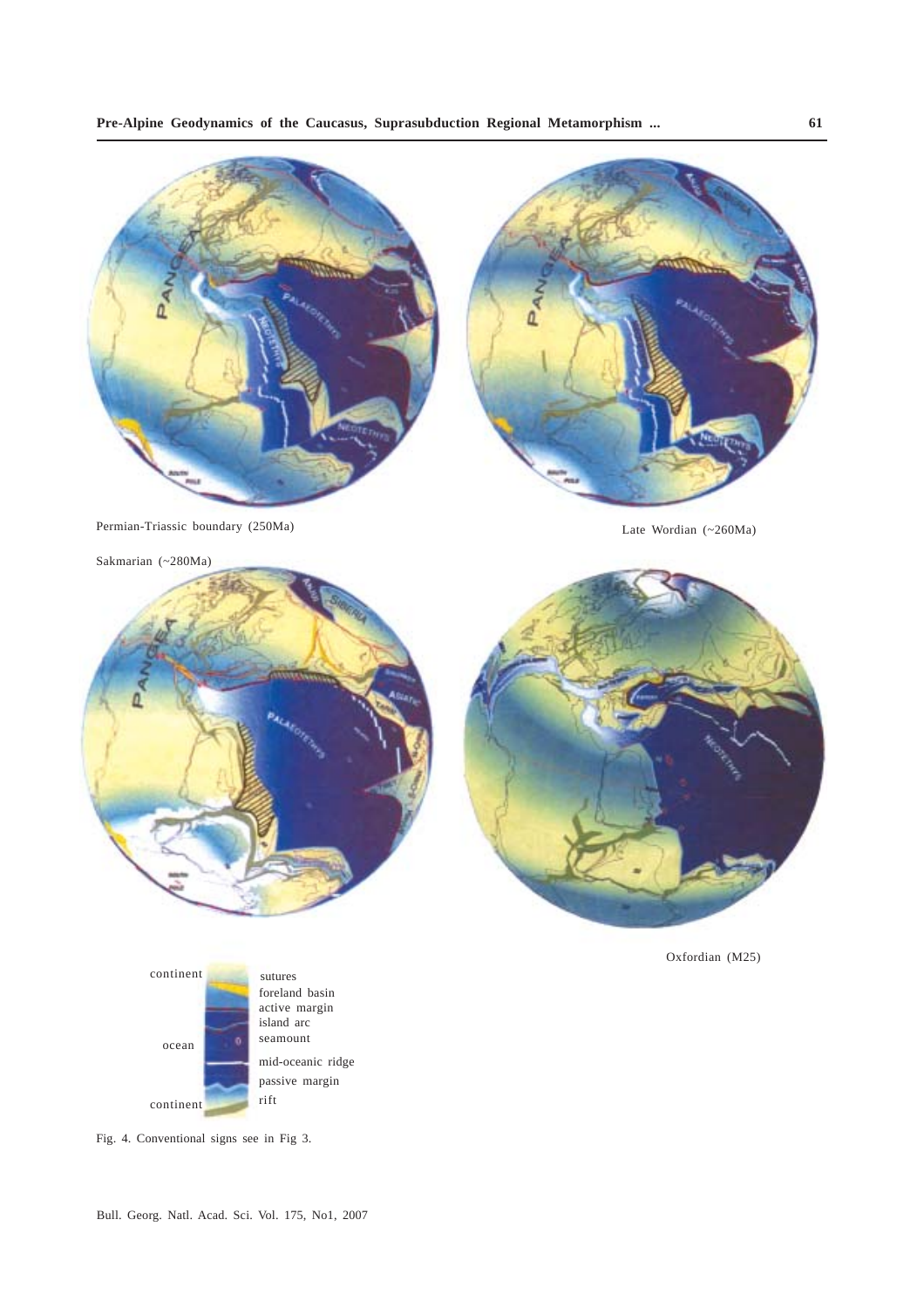

Fig. 5. Schematic palinspastic profiles of the Caucasian segment of the Mediterranean mobile belt for: I. Late Precambrian (Neoproterozoic), II. Late Cambrian, III. Devonian, IV. Early and Middle Carboniferous, V. Late Triassic. (vertical scale is exaggerated approximately five times).

- 1-continental crust, 2-subcontinental crust, 3-oceanic crust and obducted ophiolites, 4-upper mantle, 5-streams of heat, fluids and magmatic melts in mantle, 6-Middle oceanic ridge, 7-subduction zones, 8- inactive subduction zones, 9-surfaces of tectonic layering of the Earth's crust.
- Paleooceanic basins: PT Proto-Paleotethys, Ss of the Southern slope of the Greater Caucasus, Akh Arkhis, MT Mesotethys. Continental plates: Gn – Gondvana, Bl – Baltica, La – Laurussia, Ar – Arabia. Terranes: BC – Black sea-Central Transcaucasian microcontinent, GC – Greater Caucasian island arc, IA – Iran-Afghanian microcontinent. contemporary tectonic zones: SK – Somkhito-Karabakh, Fr – Forerange, Bch – Bechasin.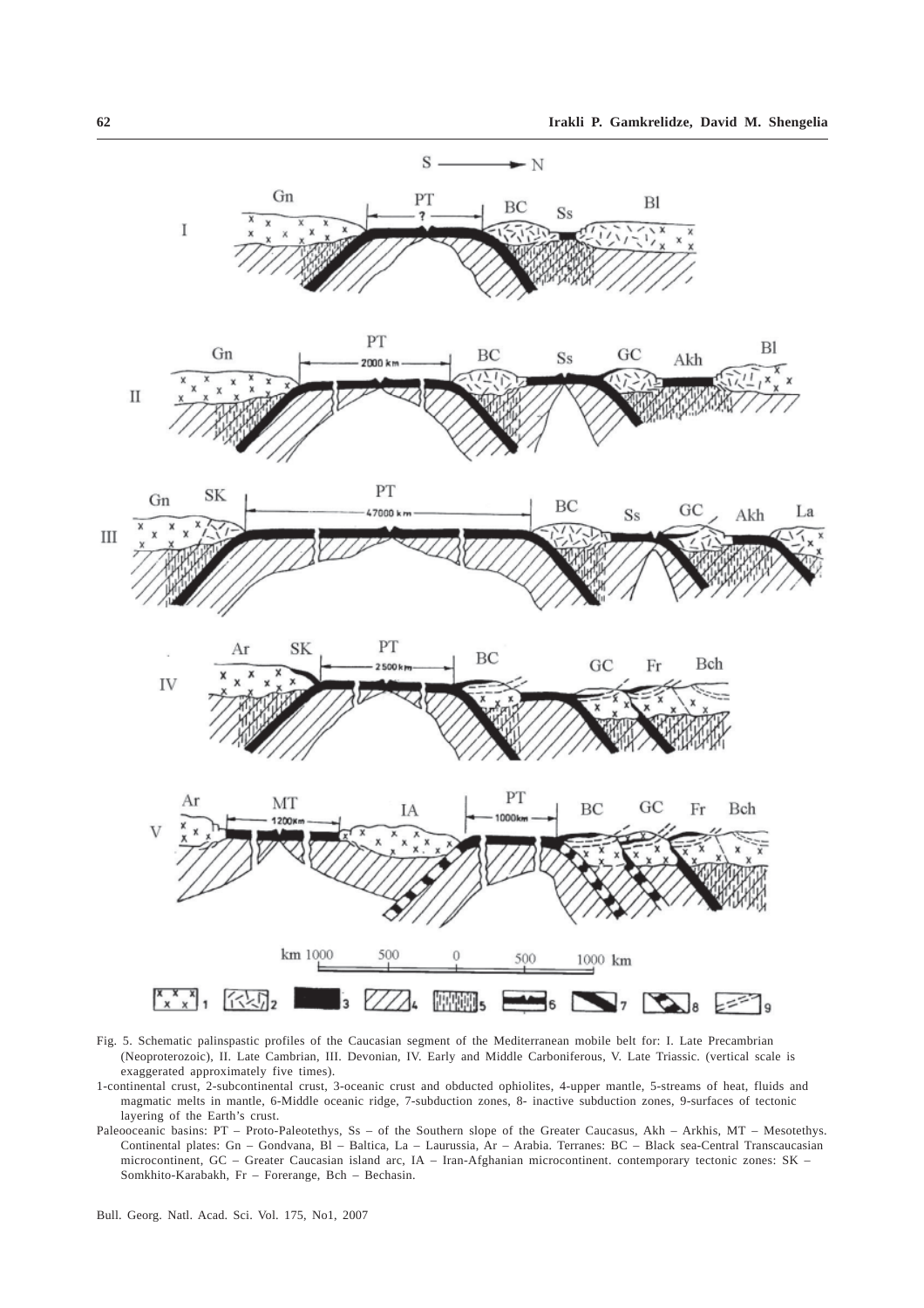particular, the Somkhit-Karabakh zone basement age by all data is purely Variscan, in contrast to the northern part of the Transcaucasian massif and the Greater Caucasus with Grenvilian-Baikalian core. In the Early-Middle Jurassic, contemporary Artvin-Bolnisi and Adjara-Trialeti zones (subterranes) were represented by high-eroded land, but in the south within the Somkhit-Karabakh zone in the Middle-Late Jurassic, calc-alkaline volcanic series accumulated rather intensively.

If these reasonings are correct, it can be supposed that Proto-Paleotethys was developing during the Early Mesozoic, as well, and was closed only in Middle Jurassic (Bathonian) orogeny. In favor of such assumption we refer to: the existence of serpentinite melange in the eastern periphery of the Loki massif (very close to the supposed ophiolite suture), transgressively overlain by Late Jurasic turbidite-olisostrome suite and data about ophiolites of Northern Anatolia that directly follows the supposed ophiolite suture, where the number of geologic, paleobiogeographic and paleofloristical data also indicate the existence of the oceanic basin of the Paleotethys developing in Early Mesozoic, as well.

The existence of Paleozoic or older oceanic basins is supposed as being in the area of the contemporary Greater Caucasus (Fig. 5). It is confirmed by the Paleozoic ophiolites in the Fore Range zone and the Klich, Kassar and Damkhurts ophiolitic sheets and their analogues in the Greater Caucasus Main Range zone. The location of this oceanic basin (or basins?) is debatable.

Data on magnetic anomalies indicating spreading of the ophiolite belt of the Northern Caucasus show that side by side with oceanic basin, located to the south from the contemporary Main Range zone, in Early and Middle Paleozoic between the contemporary Fore Range and Main Range zones another, the so-called Arkhiz oceanic basin was located representing the "motherland" of ophiolite nappes of the Fore Range zone. With the consideration of zircon age of the Buulgen complex amphibolites (600±20 Ma), the existence of N-MORB type rocks in composition of Klich, Kassar and Damkhurts ophiolitic sheets, as well as paleomagnetic data, can be assumed, that the Southern Slope oceanic basin of the Greater Caucasus was laid in Late Precambrian as relatively small spreading basin. As a relict of this basin, most part of which was "absorbed" in the subduction zone along the southern edge of the Greater Caucasian island arc, Paleozoic-Triassic deposits of dizi series can be considered to be formed on the southern passive margin of this ocean under conditions of continental slope [5].

Later (apparently in Early-Middle Paleozoic) the Arkhiz basin began to develop. Judging from the nature of the volcanic complex of the Fore Range zone ophiolite association, this basin belonged to the marginal sea type.

In Neoproterozoic and Paleozoic under suprasubduction conditions on the peripheries of the above-mentioned large and small oceanic basins regional metamorphism and granite formation took place.

The evidence of the oldest regional metamorphism in the Caucasus can be observed in Tsakhunyats massif of the Iran-Afghanian terrane, the lower structural stage of which is part of Middle Proterozoic and older craton. However, within the Caucasian segment of the Alpine belt, signs of the oldest regional metamorphism (Grenvilian) we can observe in the gneiss-migmatite complex of the Dzirula massif, of the Greater Caucasus Main Range zone and, apparently, of the Khrami massif [5].

The main stages of regional metamorphism and granite formation are bound up with Grenvilian, Baikalian (Panafrican), Late Baikalian (Salairian), Early and Late Caledonian and Variscan orogeny. They were stipulated by the functioning of subduction zones by both sides of Proto-Paleotethys and along the northern peripheries of comparatively small oceanic basins of the Arkhiz and Southern Slope of the Greater Caucasus [5].

Regional metamorphism, mainly of low and moderate pressure and correspondingly high and moderate temperature, and formation of pre- and synmetamorphic granitoidic complexes of sodium series took place in pre-Variscan time, in the northern and southern continental margins of the Paleotethys. It should be noted that according to new data here in places heightened and high pressure metamorphism are observed. In the Late Baikalian orogenic phase, the same events took place also in the northern periphery of the oceanic basin of the Southern Slope of the Greater Caucasus.

Since the Middle Paleozoic subduction began to appear also along the northern periphery of the Arkhiz marginal sea (see Fig. 5). However, the existence of the spreading zone in the basin seems to be doubtful. Consequently, it is more accurate to use the term pseudosubduction, which, as is generally known, means that subduction is not in direct connection with spreading.

Processes of regional metamorphism with P-T conditions analogous to pre-Variscan metamorphism are connected with Variscan orogeny. Although in the deepest subsided parts of metamorphic complex (the Blib autochthonous complex of the Fore Range zone) and in the sole of the Shaukol nappe in the Bechasyn zone high baric type of metamorphism is established. At the same time, intensive tectonic layering of the Earth's crust and formation of granitoids, mainly of potassic series, took place. This orogeny covers a range of geological time from the latest Devonian (Famennian) to Late Visean (about 17-18 Ma.). Due to the existence of appointed succession of vital geological events in clearly limited time intervals, manifestation of several orogenic phases can be assumed in the Caucasus. Specifically, with the Early Variscan (Bretonian) orogeny (at the end of Devonian and beginning of Early Carboniferous), regional metamorphism of the most Lower-Middle Paleozoic rocks of the Caucasus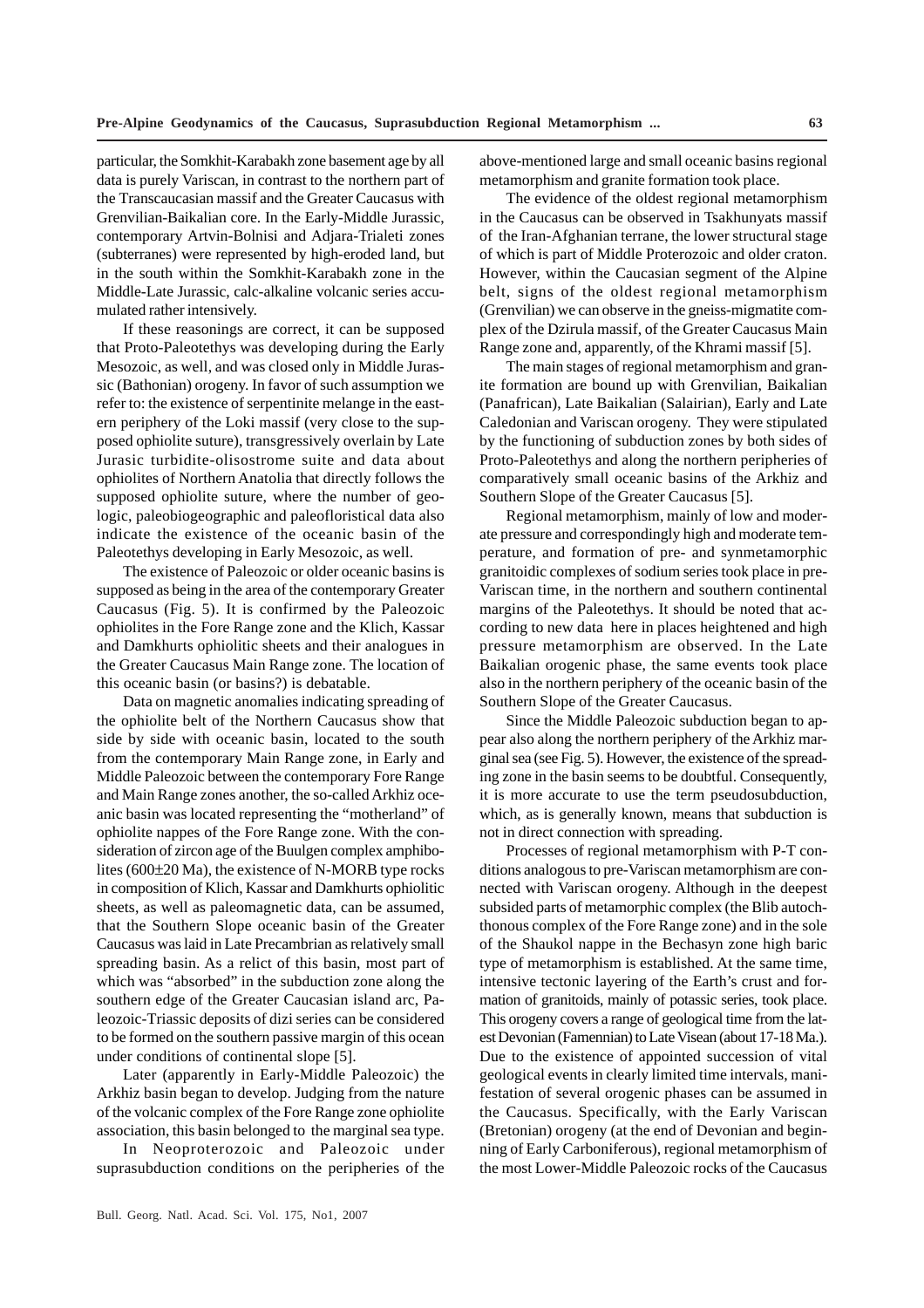and formation of synmetamorphic granitoids is connected. Also we assume the evidence of Saurian orogeny (seemingly in Turneasian), which corresponds to the most important pre-Alpine time of nappe formation in the Caucasus. And here, at last, Late Variscan orogeny with processes of intensive granite formation is established.

During the Saurian orogeny, dynamic events were the most important, provoking, in the first place processes of tectonic layering of the Earth's crust and its shortening, which in their turn provoked the origin of additional dissipative heat and melting of potassic granites in Late Variscan time. With Saurian phase there coincides overthrusting of ocean crust fragments of Proto-Paleotethys on the Black Sea-Central Transcaucasian microcontinent together with sedimentary rocks formed within its continental slope (the Chorchana-Utslevi complex). In the Saurian phase, overthrusting of metamorphic sheets of the Loki massif, including Precambrian ophiolites, and ophiolites of the Akhum and Asrikchai inliers on the other, southern continental periphery of the Paleotethys took place.

The formation of the system of N-vergent nappes of the Fore Range zone (including ophiolite nappes), Svergent nappes of the Khasaut synform of the Bechasyn zone, and also overthrusting of large Macera nappe from the Pass sub-zone to the Elbrus sub-zone of the contemporary Main Range zone of the Greater Caucasus were connected with the same orogeny.

The next, Late Variscan (Sudetic) orogeny was the time of the formation of all the potassic granites (except the Pass sub-zone poor in K granitoids) in the Caucasian region, of regressive metamorphism of constituent rocks, and of the origin of true continental crust in it. These processes were connected with activities of all subduction zones.

At the very end of the Variscan orogeny, extraordinary fast (instantaneous in a geological sense) exhumation of deeply subsided parts of the Earth's crust took place. The first pebbles of microcline granites of the Main Range zone, forming in the depth of 4-5 km, in Upper Paleozoic neoautochthonous complex of the Fore Range zone, already appear in Middle Carboniferous (in Westphalian). The same situation can be observed in the Dzirula crystalline massif, where the clastic material with fragments of Late Variscan microcline granites are observed in the upper part of the neoautochthonous complex including the period – Upper Visean – Upper Carboniferous – Permian (?). All these show that within the Black Sea-Central Transcaucasian and Greater Caucasian terranes exhumation of Late Variscan granites took place mainly at the end of the same orogeny. Such instant raising of the crust and exposure of abyssal rocks can be attributed to the summary manifestation of isostasy processes, conditioned by high buoyancy of the consolidated crust lightened by that time, its shortenning and intensive erosion.

An Andian type large volcanic belt existed in Late Paleozoic on the southern periphery of Eurasian plate developing during Late Permian-Triassic. Hence, it could be assumed that at that time the activity of the northernmost subduction (pseudosubduction) zone was preserved (see Fig. 5). Later, in the Early, Middle and Late Jurassic subduction zones functioned along the northern and southern peripheries of the relict basin of the Paleotethys, where the formation of very thick volcanic series of calc-alkaline composition took place.

Considerable tectonic movements in the Caucasus were manifested during Early Cimmerian (Indosinian) orogeny. In the greater Caucasus this phase featured overthrusting of Paleozoic dizi series to the north, as well as overthrusting of the Elbrus sub-zone infrastructure to the south – into the Pass sub-zone. Early Cimmerian orogeny took place in the Dzirula, Loki, Akhum and Asrikchai massifs, where it causes a folding of Early-Middle Paleozoic metamorphites and intensive milonitization of the Dzirula massif microcline granites.

Thus, Early Cimmerian orogeny, which occurred almost in all terranes of the Caucasus, completes the formation of the structure of its metamorphic basement.

The specifics of some of regional metamorphism and granite formation processes in separate terranes of the Caucasus is worth mentioning. In particular, all terranes of the first order (superterranes), as well as the southern edge of the Scythian platform are characterized by manifestation of polymetamorphism processes, though in various terranes, which differ from each other by geological structure and history, separate stages of regional metamorphism became unequally apparent. For instance, Grenvilian regional metamorphism is observed only in the Greater Caucasian, Black Sea-Central Transcaucasian and Iran-Afghanian terranes, whereas the Baikalian metamorphism can be observed only in the Scythian platform and Iran-Afghanian terranes. Late Baikalian metamorphism took place only in the Greater Caucasian and Black Sea-Central Transcaucasian terranes. Caledonian regional metamorphism strictly characterizes the Scythian platform and the Greater Caucasian terrane. Early Variscan (Bretonian) metamorphism is observed almost in all terranes of the Caucasus, excluding the Iran-Afghanian terrane, and southern edge of the Scythian platform. Late Variscan metamorphism also comprises almost the whole Caucasus excluding the Fore-Range zone (Scythian platform) and Iran-Afghanian terrane.

Within separate terranes, as well as in the Scythian platform, synchronously or almost synchronously with principal stages of metamorphism (connected with the main phases of tectogenesis), formation of pre-syn- and postmetamorphic granitoids of different type took place.

Observed occurrence at different times and diversity of endogenic activity in various terranes of the Caucasus show the asynchronism of episodic activity of subduction zones on different sides of the oceanic basins separating these terranes.